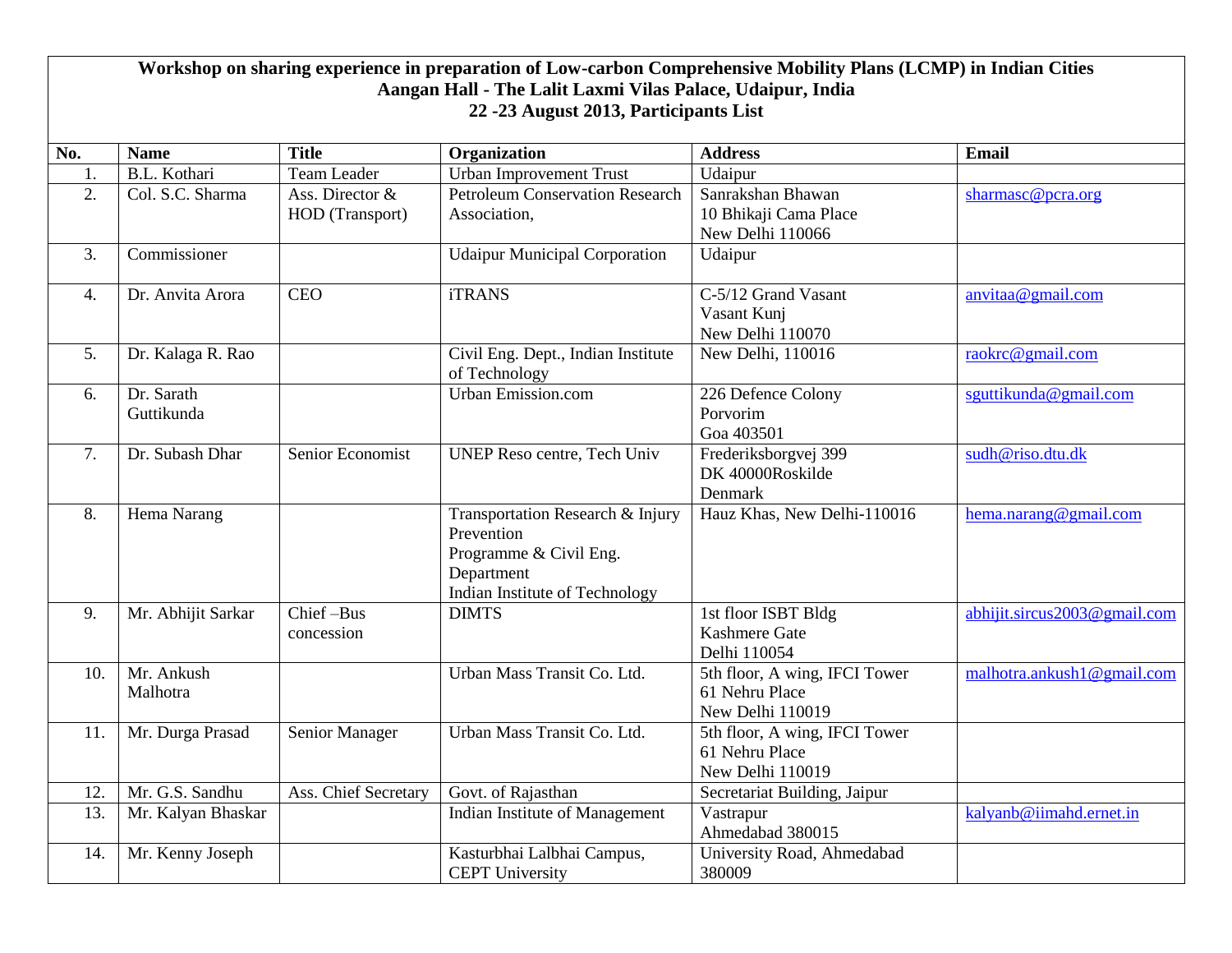| 15. | Mr. Mahesh Gaur              | Project Officer                                        | Transportation Research & Injury<br>Prevention Programme (TRIPP),<br>Room MS 815, Indian Institute of<br>Technology                            | Hauz Khas, New Delhi-110016                                             | maheshgaur@gmail.com       |
|-----|------------------------------|--------------------------------------------------------|------------------------------------------------------------------------------------------------------------------------------------------------|-------------------------------------------------------------------------|----------------------------|
| 16. | Mr. Manfred<br>Breithaupt    |                                                        | Deutsche Gesellschaft für<br>Internationale<br>Zusammenarbeit (GIZ) GmbH<br>Transport and Mobility, Division<br>44 - Water, Energy, Transport, | P.O. Box 5180<br>65726 Eschborn (Germany)                               | manfred.breithaupt@giz.de  |
| 17. | Mr. Poojan Paresh<br>Chokshi |                                                        | Indian Institute of Management                                                                                                                 | Vastrapur<br>Ahmedabad 380015                                           | pchokshi@iimahd.ernet.in   |
| 18. | Mr. Pravesh<br>Sahrawat      |                                                        | <b>iTRANS</b>                                                                                                                                  | C-5/12 Grand Vasant<br>Vasant Kunj<br>New Delhi 110070                  | parvesh.sharawat@gmail.com |
| 19. | Mr. R.K. Khurana             | Chairman                                               | <b>Urban Improvement Trust</b>                                                                                                                 | Udaipur                                                                 |                            |
| 20. | Mr. R.P. Sharma              | Secretary                                              | <b>Urban Improvement Trust</b>                                                                                                                 | Udaipur                                                                 |                            |
| 21. | Mr. Rahul Goel               | Research Scholar                                       | Transportation Research & Injury<br>Prevention Programme, Indian<br><b>Institute of Technology</b>                                             | MS 815 Main Bld, New Delhi,<br>110016                                   | rahulatiitd@gmail.com      |
| 22. | Mr. Rajat Bose               | Senior Manager                                         | Urban Mass Transit Co. Ltd.                                                                                                                    | 5th floor, A wing, IFCI Tower<br>61 Nehru Place<br>New Delhi 110019     | rajat.bose@ilfsindia.com   |
| 23. | Mr. Ranjan Dutta             |                                                        | Urban Mass Transit Co. Ltd.                                                                                                                    | 5th floor, A wing, IFCI Tower<br>61 Nehru Place<br>New Delhi 110019     | ranjan.dutta@ilfsindia.com |
| 24. | Mr. Ravi Gadepalli           |                                                        | <b>iTRANS</b>                                                                                                                                  | C-5/12 Grand Vasant<br>Vasant Kunj<br>New Delhi 110070                  | ravi.gadepalli@gmail.com   |
| 25. | Mr. Rutul Joshi              |                                                        | <b>CEPT</b> University                                                                                                                         | Kasturbhai Lalbhai Campus<br><b>University Road</b><br>Ahmedabad 380009 | joshirutul@gmail.com       |
| 26. | Mr. S.K. Lohia               | OSD (MRTS)                                             | Min of Urban Dev                                                                                                                               | Nirman Bhawan<br>New Delhi 110001                                       | sklohia65@gmail.com        |
| 27. | Mr. Sayan Roy                |                                                        | <b>CEPT University</b>                                                                                                                         | Kasturbhai Lalbhai Campus<br><b>University Road</b><br>Ahmedabad 380009 |                            |
| 28. | Mr. Subodh<br>Agrawal        | Divisional<br>Commissioner,<br><b>Udaipur Division</b> | <b>Udaipur Municipal Corporation</b>                                                                                                           | Udaipur                                                                 |                            |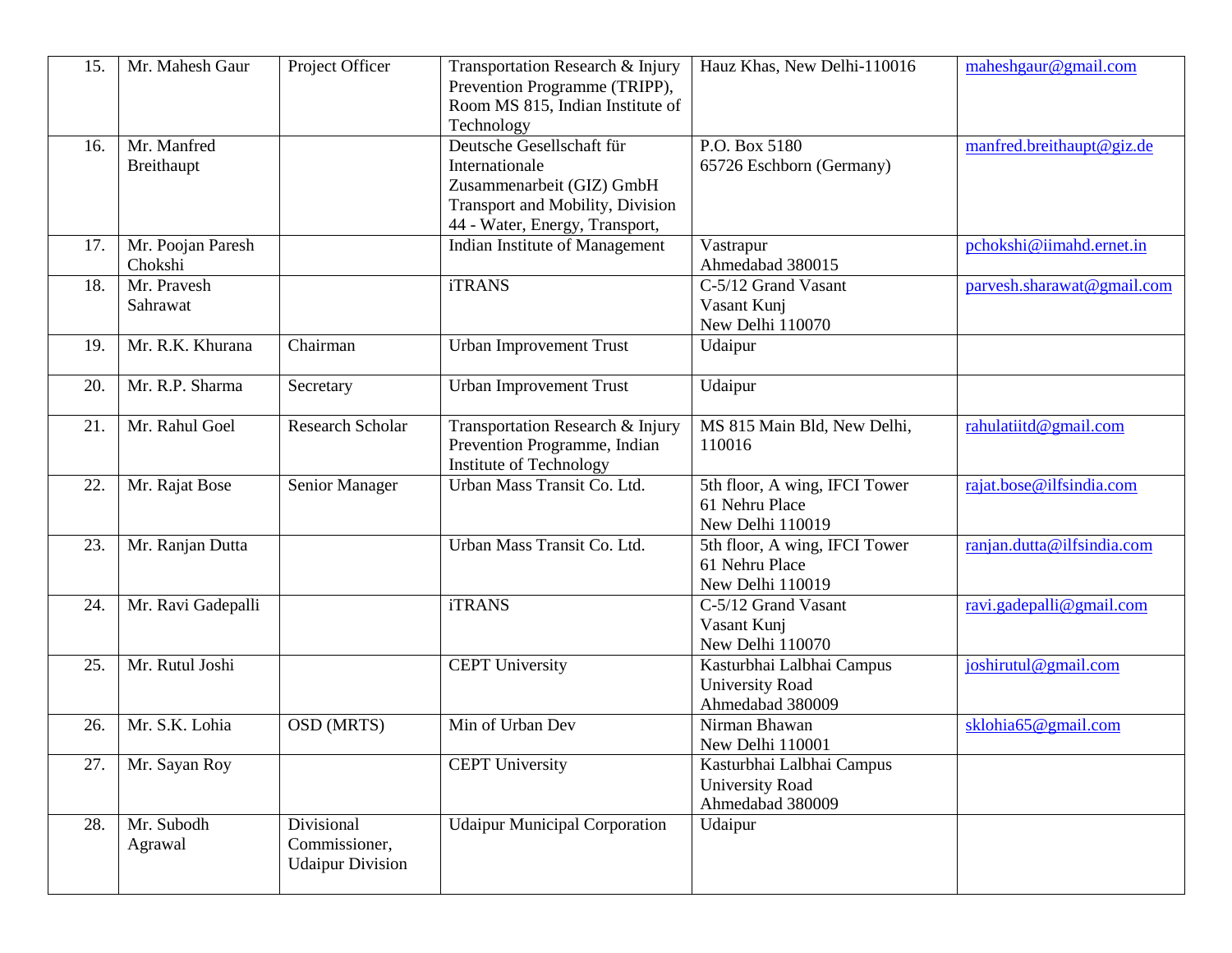| 29. | Mr. Talat Munshi            |                            | Kasturbhai Lalbhai Campus,<br><b>CEPT University</b>  | <b>University Road</b><br>Ahmedabad 380009                                             | talatmunshi@gmail.com     |
|-----|-----------------------------|----------------------------|-------------------------------------------------------|----------------------------------------------------------------------------------------|---------------------------|
| 30. | Mr. Yash Dave               |                            | Rajkot Municipal Corporation                          | Dhebarbhai Road<br>Rajkot 360004                                                       | mc_rmc@rmc.gov.in         |
| 31. | Ms. Akshima T<br>Ghate      |                            | <b>TERI</b> University                                | <b>India Habitat Centre</b><br>Lodi Road<br>New Delhi 110003                           | amaltas10@hotmail.com     |
| 32. | Ms. Alpana Mitra            | Officer on Special<br>Duty | Rajkot Municipal Corporation                          | Dhebarbhai Road<br>Rajkot 360004                                                       | alpanamm@yahoo.co.in      |
| 33. | Ms. Anusha Vaid             |                            | <b>iTRANS</b>                                         | C-5/12 Grand Vasant<br>Vasant Kunj<br>New Delhi 110070                                 | anusha.itrans@gmail.com   |
| 34. | Ms. Himani Jain             |                            | Shakti Sustainable Foundation                         | 3rd floor The Court<br>Munirka<br>New Delhi 110067                                     | archikooldeepty@gmail.com |
| 35. | Ms. Kalgi Shah              |                            | <b>CEPT University</b>                                | Kasturbhai Lalbhai Campus<br><b>University Road</b><br>Ahmedabad 380009                | kalgishah02@gmail.com     |
| 36. | Ms. Kamala Ernest           | Programme Officer          | <b>United Nations Environment</b><br>Programme (UNEP) | NOF, Block 2, North-wing Level 3,<br>UN Gigiri, P.O. Box 30552-00100<br>Nairobi, Kenya | kamala.ernest@unrep.org   |
| 37. | Ms. Kanika Kalra            |                            | Institute of Urban Transport                          | 1st floor, Anand Vihar Metro<br><b>Station Bldg</b><br>New Delhi 110092                | kanikakalra@iutindia.org  |
| 38. | Ms. Minal Pathak            |                            | <b>CEPT University</b>                                | Kasturbhai Lalbhai Campus<br><b>University Road</b><br>Ahmedabad 380009                | minal.pathak@cept.ac.in   |
| 39. | Ms. Shivika Mittal          |                            | Indian Institute of Management                        | Vastrapur<br>Ahmedabad 380015                                                          | shivikam@iimahd.ernet.in  |
| 40. | Ms. Shruti Mahajan          |                            | Urban Mass Transit Co. Ltd.                           | 5th floor, A wing, IFCI Tower<br>61 Nehru Place<br>New Delhi 110019                    |                           |
| 41. | Ms. Vijaya Rohini           |                            | Institute of Urban Transport                          | 1st floor, Anand Vihar Metro<br><b>Station Bldg</b><br>New Delhi 110092                | vijayarohini@iutindia.org |
| 42. | Prof. Amit Garg             |                            | Indian Institute of Management                        | Vastrapur<br>Ahmedabad 380015                                                          | amitgarg@iimahd.ernet.in  |
| 43. | Prof. Darshini<br>Mahadevia | Dean FP                    | <b>CEPT University</b>                                | Kasturbhai Lalbhai Campus<br>University Road, Ahmedabad<br>380009                      | d_mahadevia@yahoo.com     |